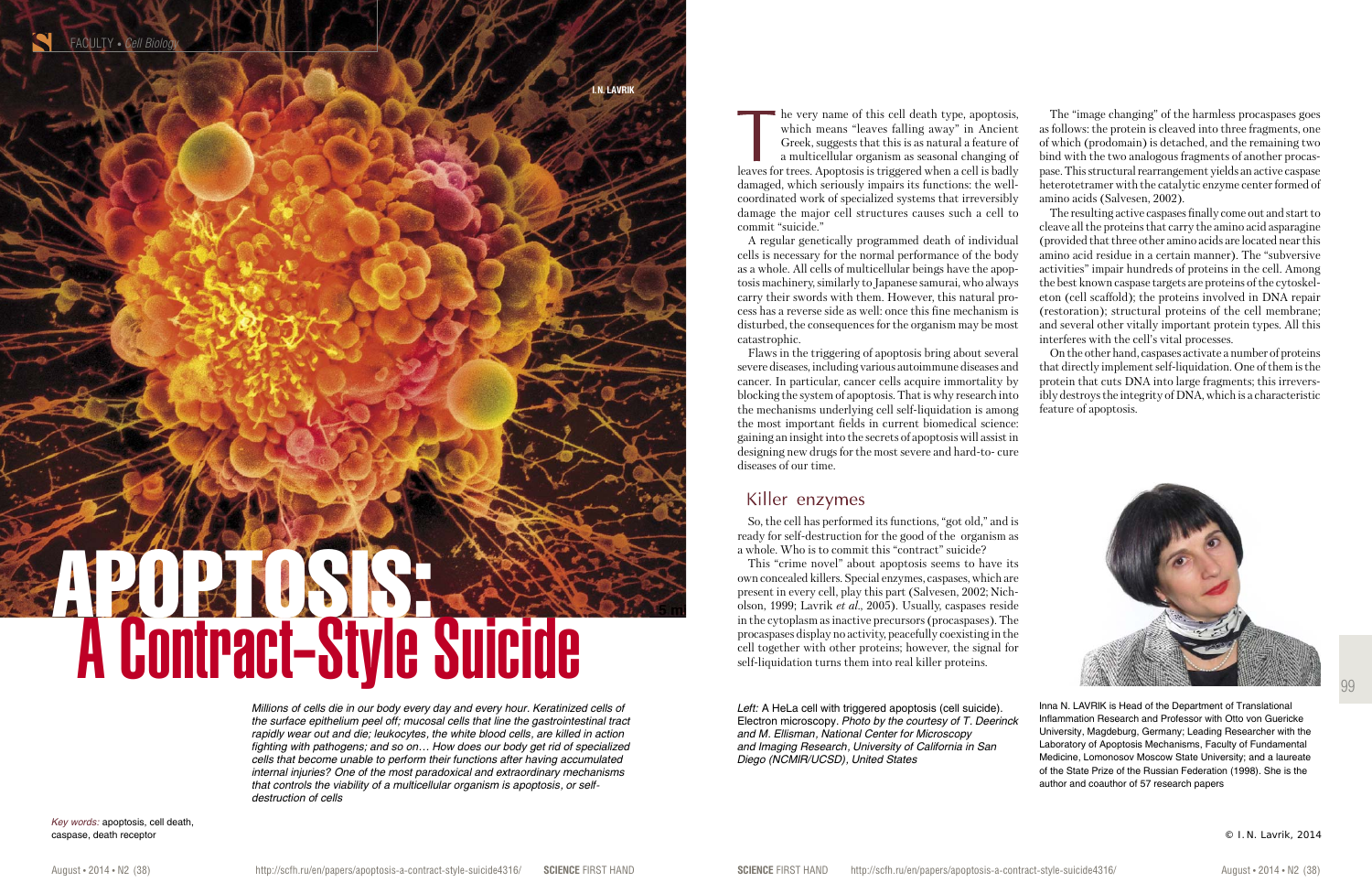101

HeLa cell line is the most famous among all the lines continuously propagated under laboratory conditions. This line originated in 1951 from the cervical cancer cells harvested of Henrietta Lacks, who died in the same year. Since that time over 65,000 research papers on the studies of these cells have been published. Although the line itself is potentially immortal, apoptosis (programmed cell death) is initiated in aging or damaged cells. Vesicles, referred to as apoptotic bodies, develop on the surface of a dying cell *(right)*. *Electron microscopy.*

*Photo by the courtesy of T. Deerinck and M. Ellisman, National Center for Microscopy and Imaging Research, University of California in San Diego (NCMIR/UCSD), United States*

Apoptosis causes irreversible changes in cell morphology. The cell decreases in size and is fragmented into apoptotic bodies, the cell membrane remaining undamaged. This prevents the release of toxic and immunogenic substances into the intercellular space while the cell is ingested and digested by specialized cells (macrophages). In the case of an alternative (pathological) kind of cell death, necrosis, the cell swells, and the membrane breaks down releasing the cell contents and leading to inflammation



The intriguing question is how the cell comes to know that it is time for it to self-liquidate. Who and how gives directions to killer caspases?

There are two major pathways for transducing apoptotic signals in the form of cell regulators, such as hormones, antigenes, monoclonal antibodies, and some other molecules. One is the mitochondrial, or intrinsic pathway, while the other involves special transmembrane proteins, the so-called death receptors (DR). In both pathways, apoptosis is triggered after some special initiator complexes of apoptosis are formed. Then, the so-called initiator caspases are activated, which, in turn, activate the effector (destroying cell structures) caspases, mentioned above (Nicholson, 1999).

The mitochondrial pathway is initiated as a result of an intensive impact of several damaging factors on the cell. However, the details of how these damages are transformed into the mitochondrial apoptotic signal are still vague. Nonetheless, it is reliably known that the first step is release of cytochrome C—a small protein containing a complex with iron, which is a component of the mitochondrial respiratory chain (Green *et al*., 2004)—out of mitochondria (the energy factories of the cell).

The release of cytochrome C initiates the formation of a large protein complex—apoptosome—in the cell cytoplasm; in addition to this mitochondrial protein, the complex contains procaspase-9 and protein APAF-1. It is apoptosome that is the actual "crime boss" that gives a signal to killer caspases.

Here we encounter a very interesting phenomenon, namely self-activation of procaspases. It may happen only when two molecules of this protein, oriented in a certain manner relative to one another, form a dimer. Apoptosome creates for procaspase-9 unique spatial conditions necessary for enzyme dimerization and catalytic activation. The resulting active caspase-9 cleaves effector caspases (caspase-3 and caspase-7); subsequent events follow the standard scheme of apoptosis (Green *et al*., 2004).

Decrease in size, chromatin condensation Development of apoptotic bodies







cleaved into fragments, further used to construct an active heterotetrameric enzyme, caspase, able to cleave the structures that are of vital importance for the cell

## Start signal